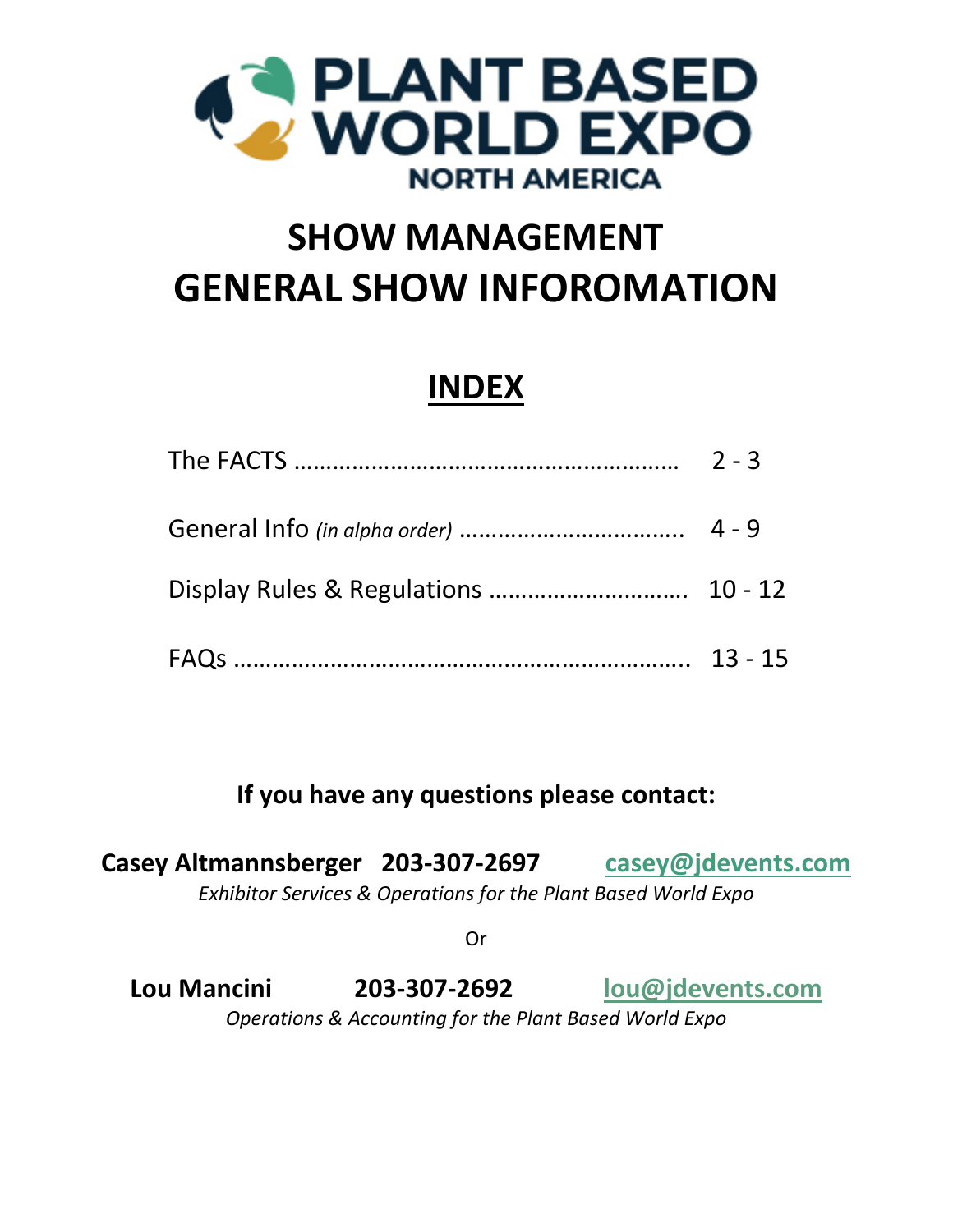

# **The FACTS**

#### **Exhibitor Move‐In Dates & Times**

Tuesday September 6, 2022 1:00 PM – 4:00 PM *Note: 20' x 20' Booths & Larger* Wednesday September 7, 2022 8:00 AM – 4:00 PM

All exhibits must be fully installed by 4:00 PM on Wednesday, September 7<sup>th</sup>.

#### **Exhibition Dates & Times**

| Thursday | September 8, 2022 | $10:00$ AM $-$ 5:00 PM |  |
|----------|-------------------|------------------------|--|
| Friday   | September 9, 2022 | $10:00$ AM $-$ 4:00 PM |  |

#### **Exhibitor Move‐Out Dates & Times**

| Friday   | September 9, 2022  | $4:00$ PM $-10:00$ PM  |
|----------|--------------------|------------------------|
| Saturday | September 10, 2022 | $8:00$ AM $- 12:00$ PM |

Freight carriers should check in by 8:00 PM on Friday, September 9<sup>th</sup> to ensure all exhibitor materials are removed from the facility by the move out deadline.

#### **Venue Location**

Jacob K. Javits Convention Center –Hall 1 A & B 655 W 34th Street New York, NY 10001

#### **Show Management‐Contact Information**

The following is a list of key contacts at the Plant Based World Expo. Feel free to contact any one from show management should you have any questions or concerns.

| <b>NAME</b>          | TITLE                                        | <b>TELEPHONE NUMBER</b> | <b>E-MAIL ADDRESS</b> |
|----------------------|----------------------------------------------|-------------------------|-----------------------|
| Lou Mancini          | <b>Operations &amp; Accounting</b>           | 203-307-2692            | lou@jdevents.com      |
| Casey Altmannsberger | <b>Exhibitor Services</b>                    | 203-307-2697            | casey@jdevents.com    |
| Liz Miller Smith     | VP, Marketing & Technology                   | 203-307-2693            | liz@jdevents.com      |
| Deanna Tursellino    | <b>Marketing Coordinator</b>                 | 203-307-2691            | deanna@jdevents.com   |
| Sam Morley           | Director of Sales                            | 203-307-2684            | sam@jdevents.com      |
| Katie Nehmer         | <b>Business Development</b>                  | 203-803-1075            | katie@jdevents.com    |
| Cherif Moujabber     | International<br><b>Business Development</b> | 508-615-1488            | cherif@jdevents.com   |
| <b>Chris Nemchek</b> | <b>General Manager</b>                       | 203-307-2689            | chris@jdevents.com    |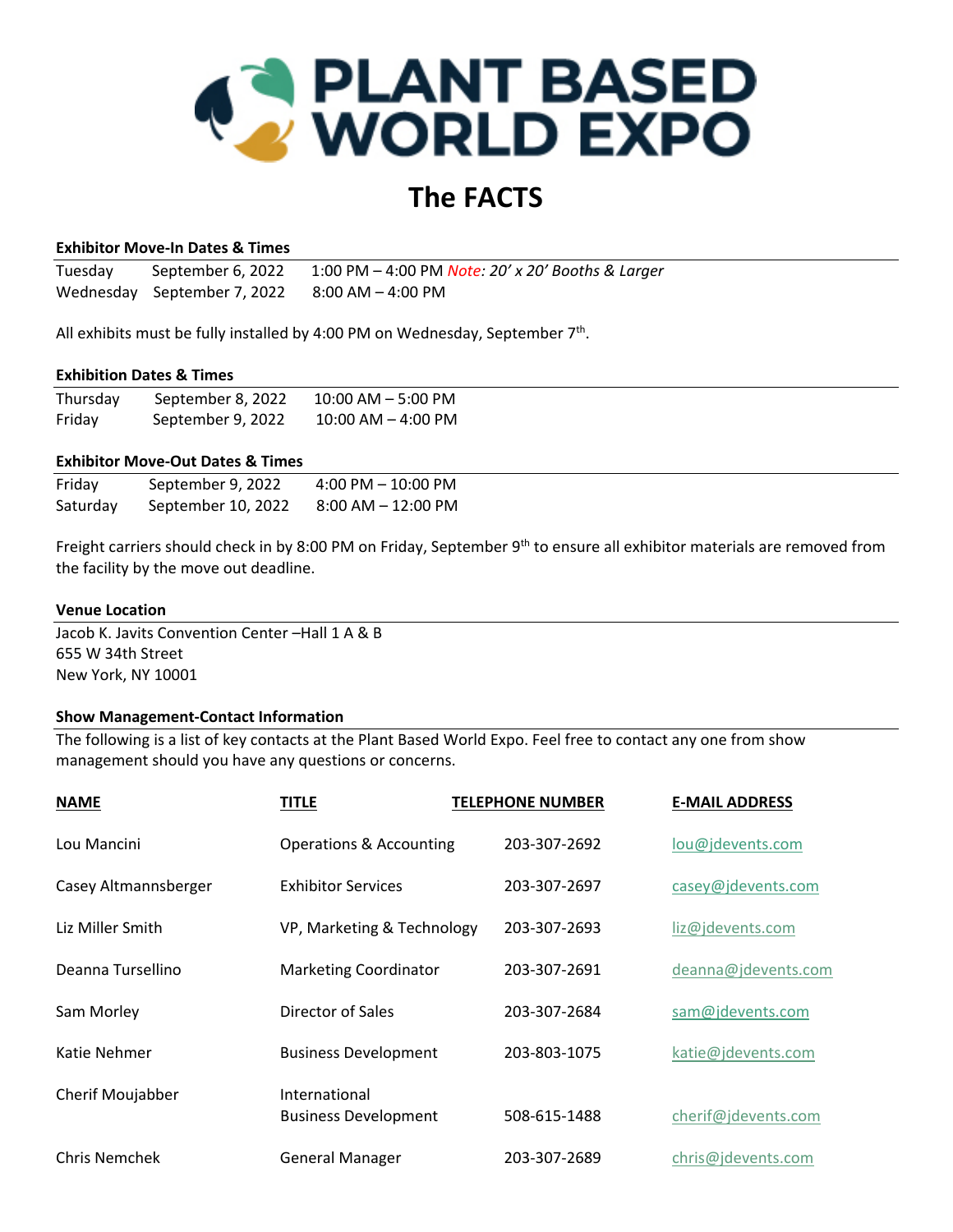# **Show Colors**

Back Drape: White & Green Side Drape: White

# **Standard Booth Provisions**

Your booth (10' x 10) includes

- 8' high back drape and 3' side rails in show colors
- A 7" x 44" identification sign

**Convenient/Premium Booth package** exhibitors have more than the standard booth provisions. Please contact Casey Altmannsberger (203-307-2697, casey@jdevents.com) for information on what comes with your booth or if you need to know if you're a convenient or premium booth package exhibitor.

Union labor may be required for installation and dismantle. Please read the UNION RULES & REGULATIONS for clarification.

| <b>Shipping Information</b>                                                                                                                              |                                                                                                                                                                                                                          |                                                                                                                                                                                                                    |  |  |
|----------------------------------------------------------------------------------------------------------------------------------------------------------|--------------------------------------------------------------------------------------------------------------------------------------------------------------------------------------------------------------------------|--------------------------------------------------------------------------------------------------------------------------------------------------------------------------------------------------------------------|--|--|
| <b>Advanced Warehouse</b>                                                                                                                                | Starting:<br>Ending:                                                                                                                                                                                                     | Monday, August 8, 2022<br>Tuesday, August 30, 2022 (Shipments will be accepted after this date<br>but, additional charges apply)<br>Warehouse receiving hours are 8:00 a.m. to 3:30 p.m. Monday through<br>Friday. |  |  |
|                                                                                                                                                          |                                                                                                                                                                                                                          | If required, provide your carrier with this phone number: (888) 508-5054                                                                                                                                           |  |  |
| Shipping Label:                                                                                                                                          |                                                                                                                                                                                                                          |                                                                                                                                                                                                                    |  |  |
| Exhibiting Company Name / Booth #<br>PLANT BASED WORLD EXPO<br>C/O FREEMAN<br>140 Central Ave, Ste 130<br>Kearny, NJ 07032                               |                                                                                                                                                                                                                          |                                                                                                                                                                                                                    |  |  |
| <b>Direct To Show Site Shipping</b>                                                                                                                      | Wednesday, September 7, 2022<br>Shipments arriving before these dates may be refused by the facility. Any charges<br>incurred for early freight accepted by the facility will be the responsibility of the<br>exhibitor. |                                                                                                                                                                                                                    |  |  |
|                                                                                                                                                          |                                                                                                                                                                                                                          | If required, provide your carrier with this phone number: (888) 508-5054                                                                                                                                           |  |  |
| Shipping Label:                                                                                                                                          |                                                                                                                                                                                                                          |                                                                                                                                                                                                                    |  |  |
| Exhibiting Company Name / Booth #<br>PLANT BASED WORLD EXPO<br>C/O FREEMAN<br>Jacob K. Javits Convention Center<br>369 12th Avenue<br>New York, NY 10001 |                                                                                                                                                                                                                          |                                                                                                                                                                                                                    |  |  |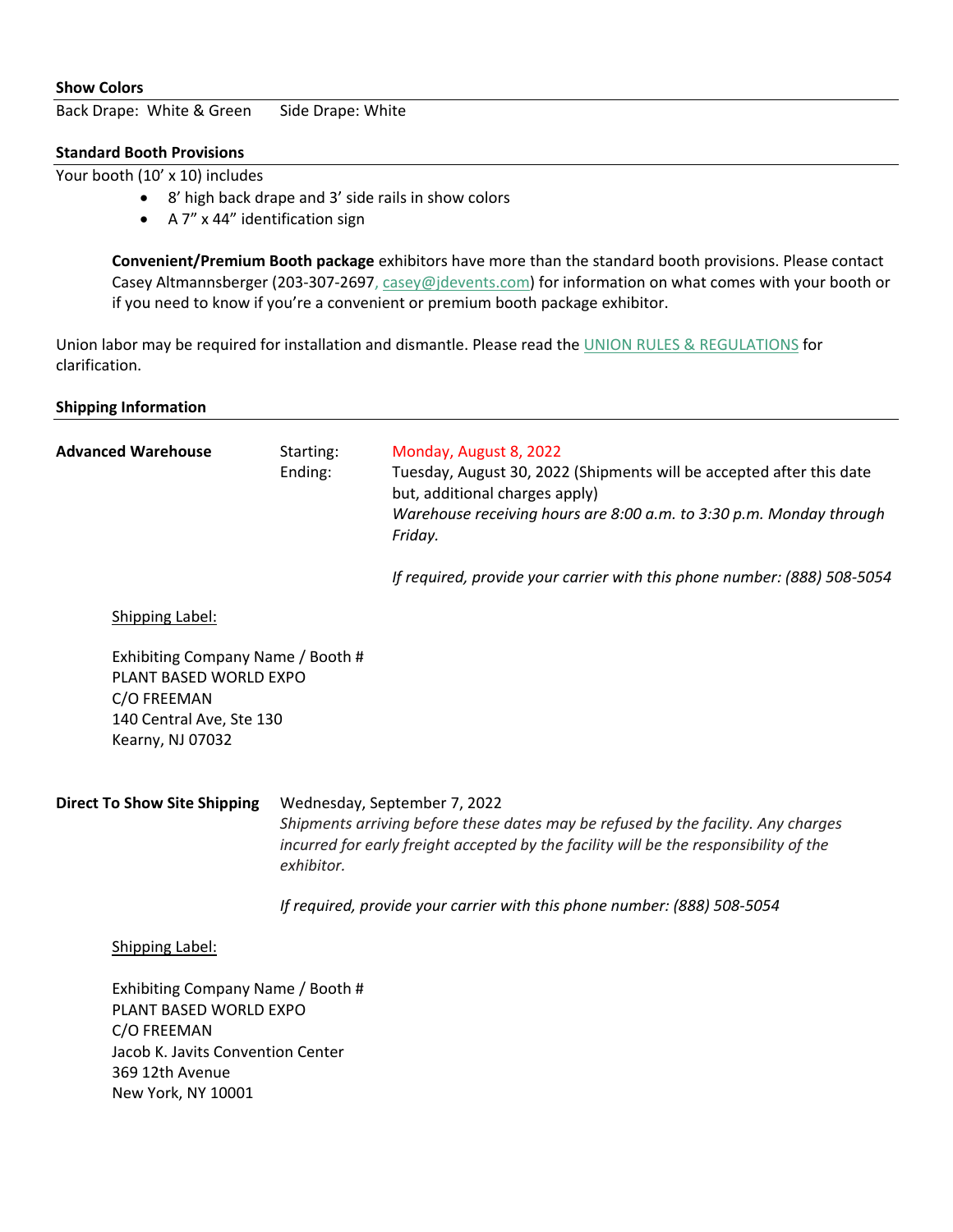

# **GENERAL INFORMATION**

*‐In Alphabetical Topic Order‐* 

# **AMERICAN with DISABILITIES ACT**

Exhibitors shall be fully responsible for complying with the American with Disabilities Act (ADA) with regard to booth space, including but not limited to, wheelchair access provisions. Exhibitors shall indemnify, hold harmless and defend Plant Based World Expo, JD Events, LLC, its officers, directors, agents, members and employees against claims, liabilities, losses, damages and expenses (including attorney's fees and expenses) resulting from and arising out of the exhibitors' failure or allegations of exhibitors' failure to comply with provisions of the ADA. Information regarding ADA compliance is available from the US Department of Justice ADA Information Line at 1‐800‐514‐0301.

# **BOOTH APPROVAL GUIDELINES ‐ Due August 8th**

All exhibitors occupying 400 or more square feet or those exhibitors with a Peninsula/End Cap booth must submit drawings or rendition of their intended booth for consultation and approval by show management. The detailed drawing/rendition should include dimensions, exhibit layout, structure walls, signage, towers, product, locations, etc.

All drawing and consultations should be directed to Lou Mancini (lou@jdevents.com or 203‐307‐2692)

# **BOOTH CONTENTS AND SERVICES**

While a few Exhibitors bring everything necessary for an exhibit, most Exhibitors need to rent materials for their booths. Order forms for a variety of materials and services are included in this online service manual.

- 1. *Utilities*: Electric, telephone, Internet connection, etc.
- 2. *Furnishings*: Pre‐fab exhibits, furniture, etc.
- 3. *Services*: Labor, drayage, cleaning, audio/visual, photography, floral, etc.
- 4. *Food Sampling:* Rules & Approval form

# **Hints & Suggestions:**

- Identify your needs and order early. Ordering early also secures services/rentals at a discounted rate. See Exhibitor Checklist & Timeline for discount deadlines.
- Keep a copy of all order forms (with payment information) and bring it to the Show. If you are not going to the show give it to the person going to the show.
- Upon arrival, go to your booth and confirm that all orders have been filled to your satisfaction.

NOTE: While an attempt has been made to list as many services and vendors as possible, you may require something that is not listed. Information concerning a wide variety of exposition needs, such as custom exhibit rentals, part-time *staff, general sampling guidance, etc. is available by contacting Casey Altmannsberger (203‐307‐2697, casey@jdevents.com) or Lou Mancini (203‐307‐2692, Lou@jdevents.com)* 

# **BOOTH EQUIPMENT**

The standard booth equipment that is included in the rental of your booth consists of polished aluminum telescopic Frames (pipe) with flameproof draperies. Backdrops are 8' high and side rails are 3' high.

**Convenient Booth package** exhibitors have more than the standard booth provisions. Please contact Casey (203-307-2697, casey@jdevents.com) for information on what comes with your booth or if you need to know if you're a convenient booth package exhibitor.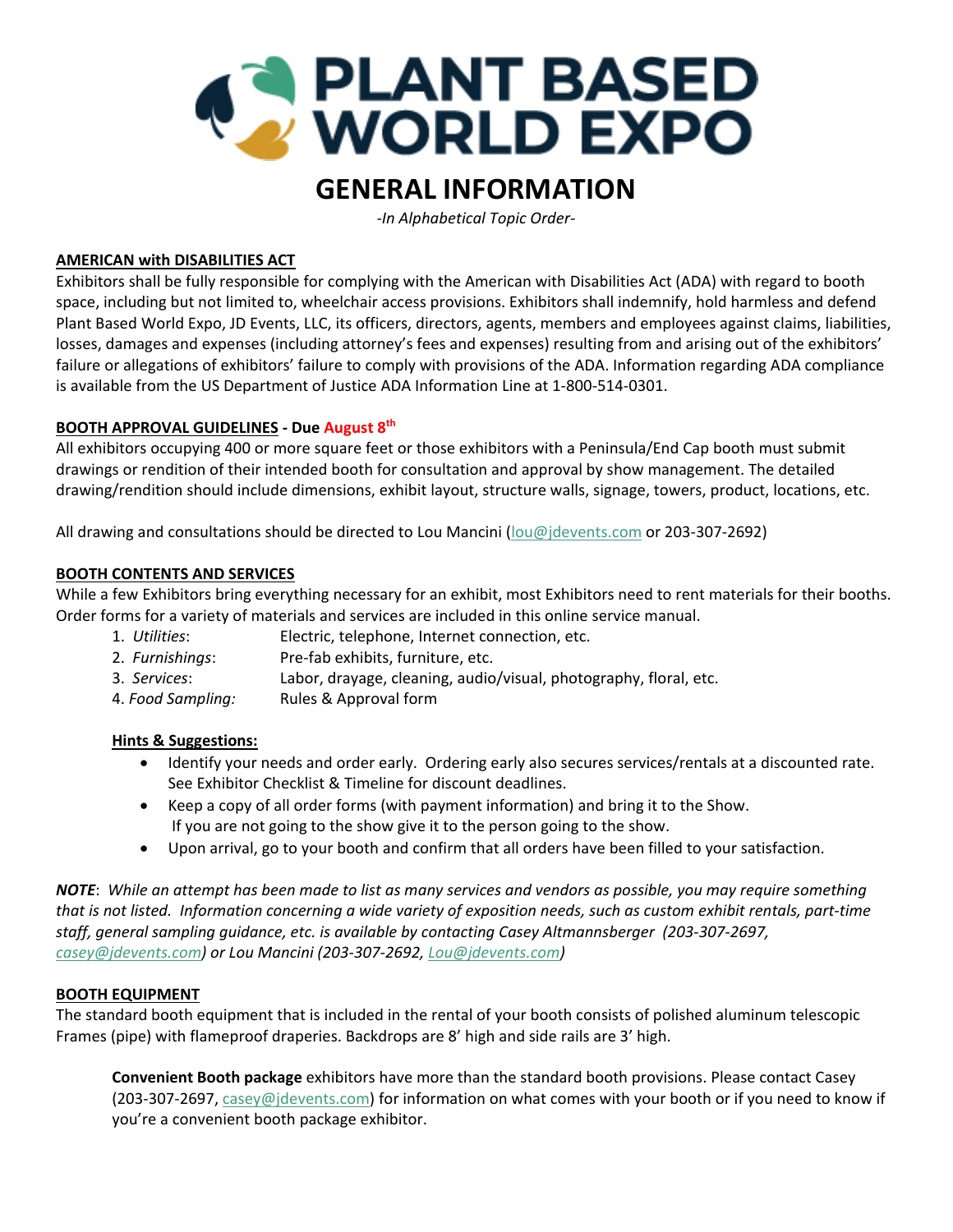### **Hints & Suggestions**:

Read the "Display Rules and Regulations".

Leave some space (about 12") behind your booth for ease of access.

Read the move in/move out schedule carefully. This is an area in which careful planning can save money and time. Please plan accordingly.

If you have any conflicts or are unable to comply with the dates and times, contact Casey Altmannsberger *immediately!*

#### **BOOTH SET‐UP GUIDELINES**

Only exhibitor appointed contractors (EACs) or exhibiting company personnel are permitted on the show floor during move-in and move-out periods. NO one under the age of 18 is permitted in the exhibit hall at any time during set up.

All exhibitor booths should comply with all federal, state and local codes. Show management complies and defers to any policy the Fire Marshal mandates. Should your exhibit layout, design, structure and/or electrical not conform you will be asked to modify it on‐site at your expense.

#### **BOOTH SPACE TERMS and CONDITIONS**

All terms listed on the back of the contract you signed will apply to ALL exhibitors throughout move‐in periods, shows days and move‐out periods. If you have any questions, please contact your sales representative or Lou Mancini at 203‐ 307‐2692.

# **CATERING POLICY**

Cultivated is the exclusive catering contractor for the venue. Outside food or beverage (including logo bottled water) is not permitted. A corkage fee will be charged for any food or beverage not purchased through Cultivated.

### **CRATE/CARTON STORAGE & RETURN PROCEDURES**

Fire Marshal regulations *STRICTLY* prohibit exhibitors from storing empty crates and boxes in their booth or behind their display during the show period. Exhibitors should properly mark crates and cartons with Freeman "EMPTY" stickers and place in aisle for 'show hours' storage. The crates/cartons will be picked‐up, stored and returned to the booth at no charge. Empty labels will be available at the Freeman Exhibitor Service Desk.

**Move‐in**: please be considerate of your neighbor with placement of crates and cartons. Note certain aisles are designated "freight free" and need to be kept clear of any and all crates and cartons through move‐in and move‐ out.

**Move-out:** at the close of the show the carpet needs to be removed follow by the distribution of the empty crates/cartons. First empties should be returned approximately one (1) hour after the close and can take up to three (3) hours to complete. Please be patient and plan accordingly.

# **EXHIBITOR APPOINTED CONTRACTOR (EAC)**

Exhibitors using the services of display firms/ independent contractors must notify Show Management and the general contractor in writing **no later than August 8th**. Use this EAC Form. Notification must include a current insurance certificate of your EAC, which includes general liability coverage (minimum \$1,000,000), injury and property damage coverage, and workmen's compensation insurance. The contractor agrees to abide by all rules and regulations of the building, Show Management governing unions, and event rules and regulations.

**Additional Insured** should be listed as follows:

Freeman Companies JD Events, LLC, dba Plant Based World Expo Javits Convention Center Department *The certificate must cover the inclusive dates of the show (September 7‐10, 2022)* **Please submit your Certificate of Insurance to Casey Altmannsberger (casey@jdevents.com or 203‐307‐2727 fax) by August 8th.**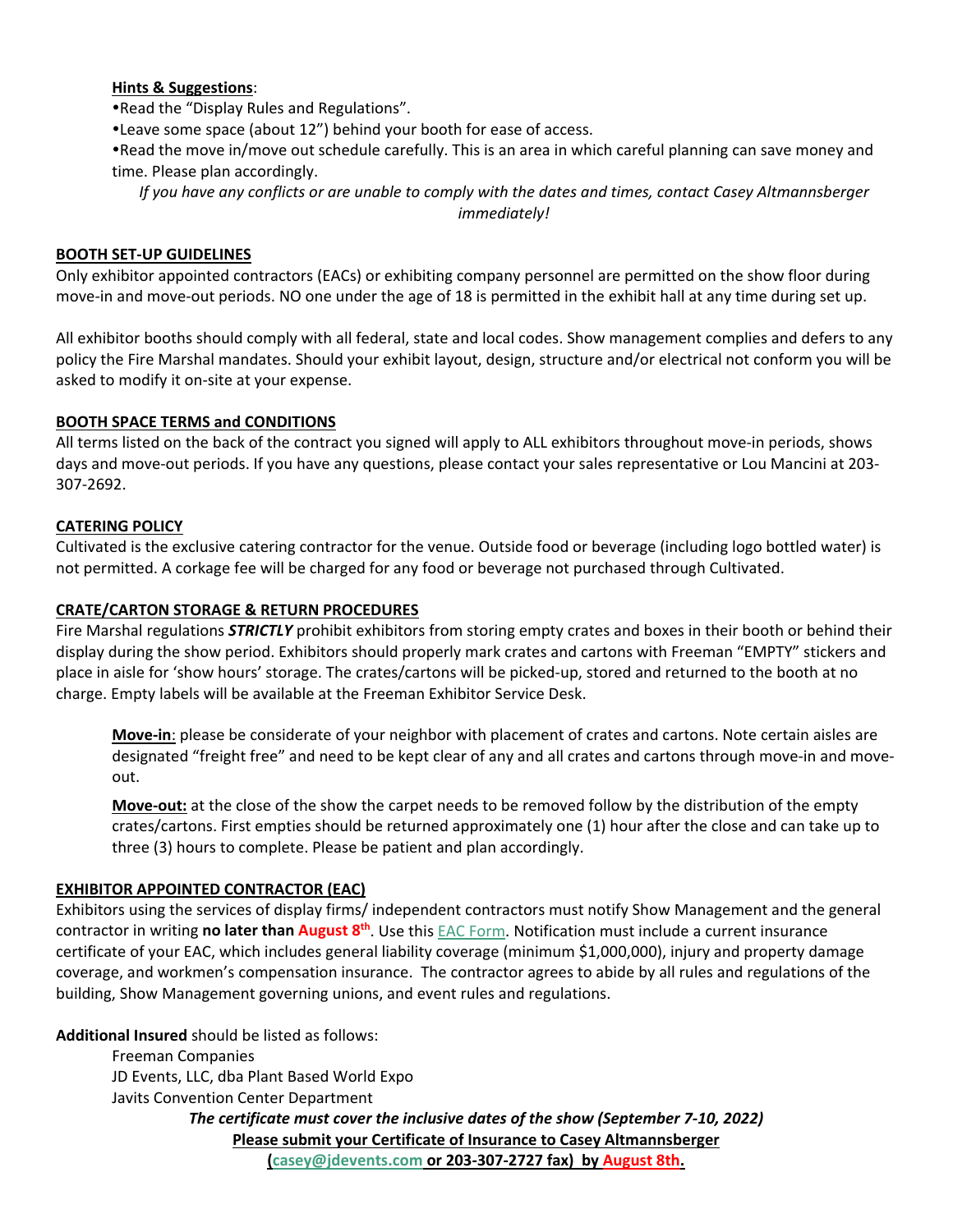# **EXHIBITOR BOOTH STAFF REGISTRATION**

To facilitate registration, we ask that all exhibitors pre‐register their staff on‐line by using the Exhibitor Registration Portal. Badges will be available on‐site at the Exhibitor Registration Counters.

- 1. Persons under the age of eighteen (18) are not allowed on the Exhibit Floor at any time.
- 2. No badges will be mailed, nor will registration be taken by telephone.
- 3. Badges must be worn at all times in the Exhibit Hall.
- 4. Upon presentation of proper company identification, badges may be picked up at the Exhibitors Registration Desk.

# *Exhibitors may pick up their own badge only.*

# *Exhibitor Badge Details*

Exhibitors receive (4) Exhibitor Badges per 10x10 booth. Booths in the Start Up Zone receive (2) Exhibitor Badges. *With the Exhibitor Badge, you can attend, Keynotes, the Learning Garden, the reception on Thursday in the* exhibit hall in addition to access to the exhibit hall during move in, move out and exhibit hall hours.

# **EXHIBITOR SERVICES AREA**

An Exhibitor Services Desk will be located in or around the exhibit hall. This area will have service representatives for labor, furniture, utilities, booth cleaning, and shipping.

Show Management may be contacted by going to the Exhibitor Registration Desk or the Sales Office located on the exhibit floor.

The person in charge of your exhibit should carefully inspect and personally sign for all work order forms. If you disagree with a bill presented for your signature, question it immediately. If you cannot come to a satisfactory agreement with the contractor, contact Show Management. *Do not put it off!* Once the Show has ended it becomes very difficult to resolve differences.

# **EXHIBIT HALL GUARD SERVICE**

Show Management will provide a 24-hour guard service from move-in of freight until all crates and materials have been removed at the end of the Show. The guard service will provide fixed posts at the entrances as well as walking posts throughout the Exhibit Hall. All exhibitors and booth personnel must have Exhibitor Badges in order to have access to the Exhibit Hall.

Once the Show opens, ONLY exhibitor personnel are allowed in the Exhibit Hall one hour before and 30 minutes after the scheduled Show hours. Please do not schedule any meetings or appointments during these times with anyone other than properly badged exhibitor personnel.

# Security for an individual booth and its contents is the responsibility of each Exhibitor. Show Management is not *responsible for lost or stolen articles.*

# **Hints & Suggestions:**

- Use common sense! If in doubt take the necessary precautions to prevent loss.
- Remove all small items on a nightly basis.
- Rent a security cage for larger items.
- Hire a private security guard.
- Clearly mark all small items and easily transportable items with your company and contact information.
- Have replacements available either on-site, at a local distributor or on stand-by at your office for overnight shipment.
- Do not list contents on outside of boxes. (e.g.: Box #1- Personal Computer)
- Carry a detailed list of what you ship, in which box it was packed, and repack it in the same manner. Keep a copy with you and in your office and check your shipment when you arrive at the show and when it returns to you after the event.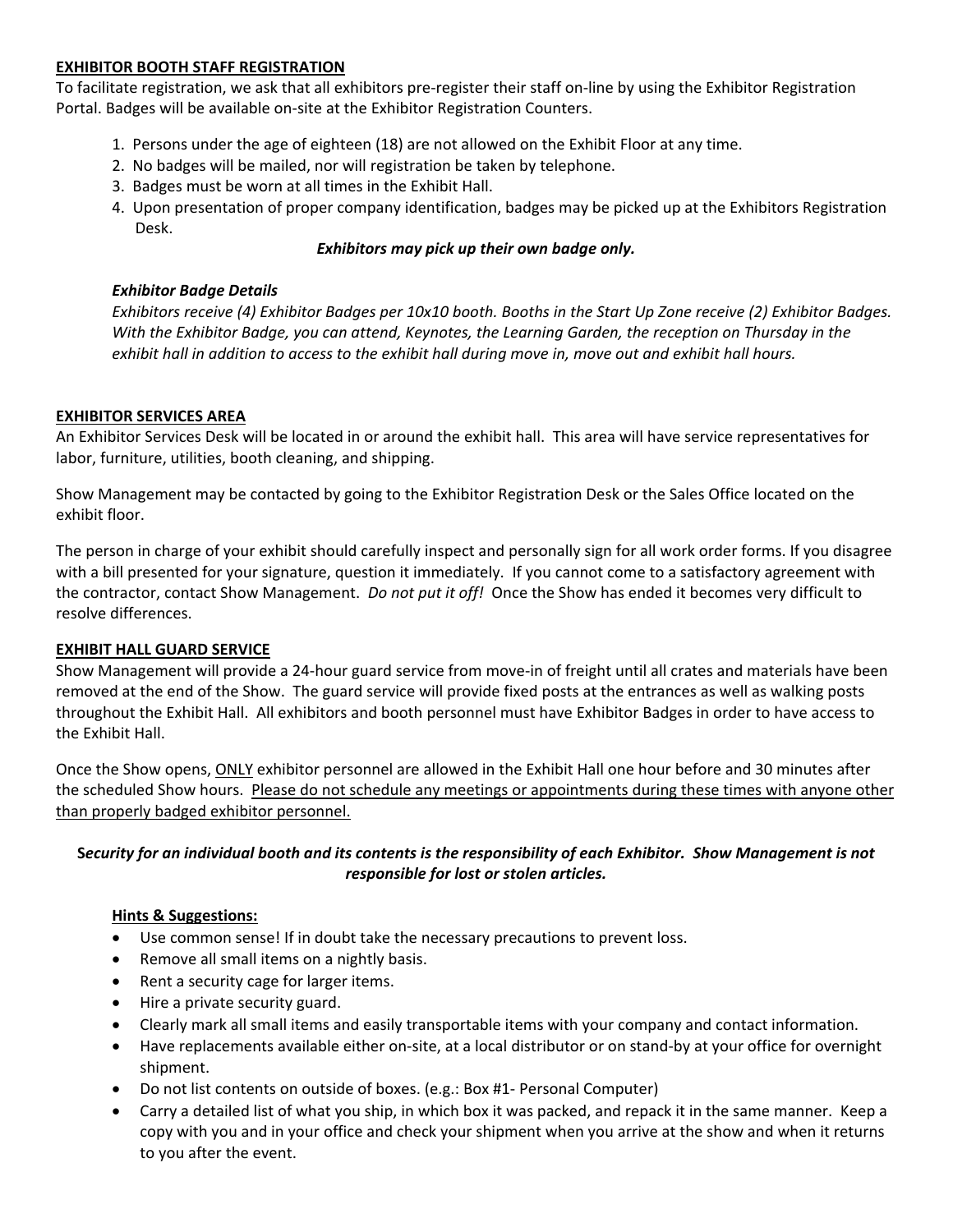### **HANGING SIGNS**

Linear booths (in line booths) may not exceed the height of 8' for signage. Hanging signs are not permitted for linear booths.

No items can be posted on, tacked, nailed, screwed, or otherwise attached to columns, walls, floor, ceiling, furniture or other property of the convention center. The cost of repairing damages inflicted by the exhibitor, its employees, contractors or representatives to the convention center will be billed to and paid for by the exhibitor.

Signs may not exceed the maximum height limitation of 24 feet.

#### **INSURANCE**

**All Exhibitors** must carry worker's compensation, commercial general liability including products and completed operations, independent contractors, personal injury and blanket contractual liability insurance at limits of at least \$1,000,000 per, \$1,000,000 aggregate. These coverages must be evidenced by a Certificate of Insurance with a 30‐day notice of cancellation provision to the holder.

The insurance should be maintained through your company. Coverage provides for your physical booth and any materials shipped – **NOT** for services ordered or delivered by our official service providers. Exhibitors are responsible for payments of all services ordered and delivered by contractors should the event be cancelled for any reason‐i.e. 'acts of god', blizzards, strikes, terrorism, earthquakes, fire, floods, war, riot etc. If you need to purchase additional insurance coverage please contact your insurance agent or Rainprotection Insurance Program.

Plant Based World Expo assumes no liability for any loss, damage or injury to any property of the Exhibitor or to any of its officers, agents, employees or contractors, whether attributable to accident, fire, water, theft or any other cause whatsoever. Neither the Show Management, nor the owners or lessors of the exhibition premises will assume any responsibility for exhibitor's property against damage, loss and theft.

**Additional Insured** should be listed as follows: **Certificate Holder:** Freeman Companies JD Events LLC JD Events, LLC, dba Plant Based World Expo 1300 Post Road, Suite 209 Javits Convention Center Department **Solution** Convention Center Department **Example 20 and 20 and 20 and 20 and 20 and 20 and 20 and 20 and 20 and 20 and 20 and 20 and 20 and 20 and 20 and 20 and 20 and 20 and 20 and 20** 

# *The certificate must cover the inclusive dates of the show (September 7‐10, 2022)*

**Please submit your Certificate of Insurance to Casey Altmannsberger (casey@jdevents.com or 203‐307‐2727 fax) by August 8th.**

# **LIABILITY OF EXHIBITS AND MERCHANDISE**

Exhibitors are liable for any damages to floors, walls, or columns of the exhibit building. No cement or paste is to be used for fastening floor coverings. Tape used to secure carpets, linoleum or tile should have a cloth rather than a paper binding to facilitate its complete removal from the floor. Show Management will hold the exhibitor responsible for removal of all tape or adhesives placed on the exhibit floor.

#### **LITERATURE DISTRIBUTION AND TRAFFIC**

Canvassing in any part of the Exhibit Hall, adjacent lobbies or corridors is prohibited. Printed or product promotion materials may be distributed only at the Exhibitor's booth or as authorized by Show Management. Exhibitors must restrict their activities to the space for which they have contracted. Any unauthorized solicitation, whether by an exhibitor or attendee, should be brought to the attention of Show Management. Demonstration areas must be organized within the exhibitor's space, so as not to interfere with any aisle traffic.

#### **NO SMOKING POLICY**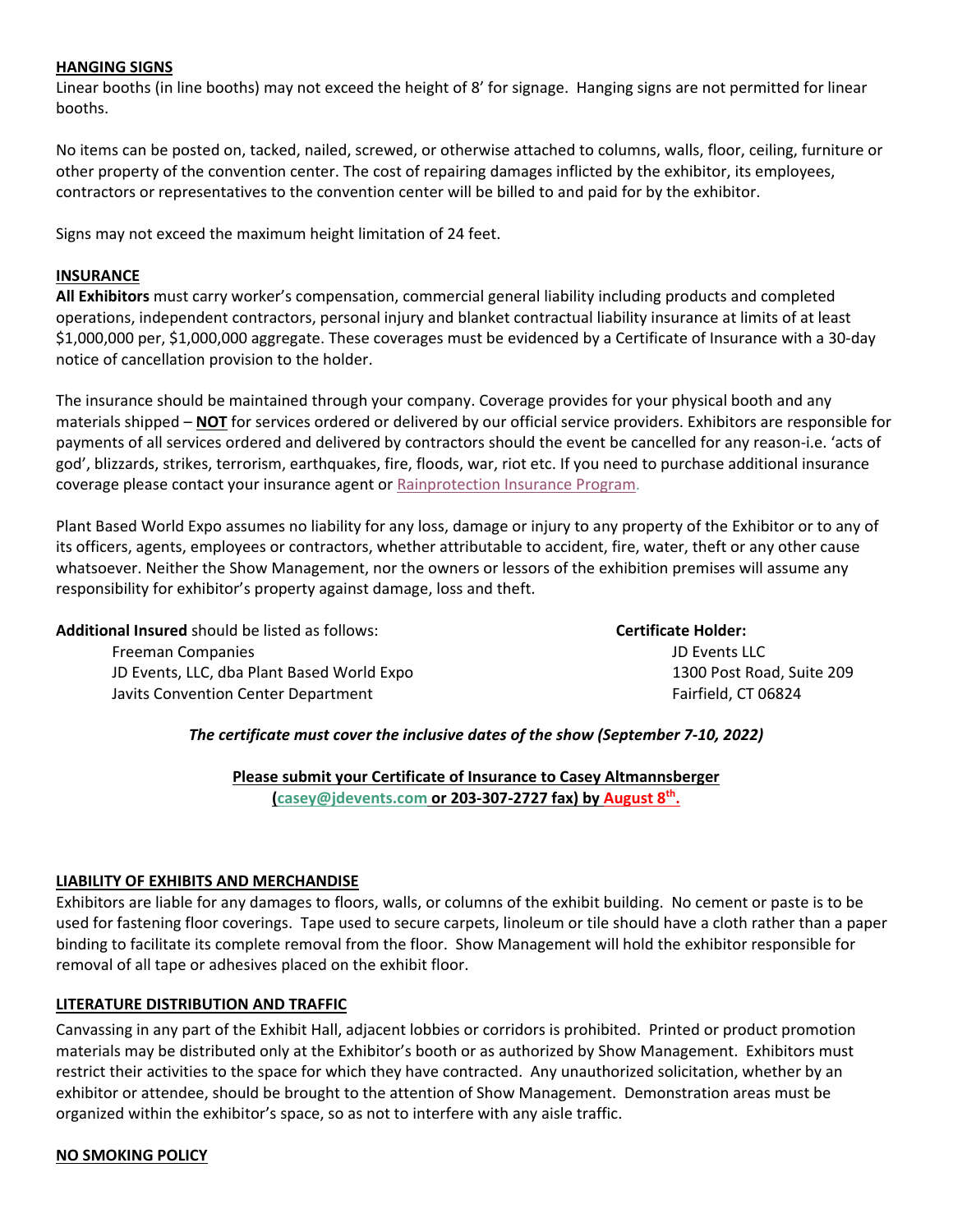Plant Based World Expo has established a no smoking policy for this event. As the EXPO is considered an integral part of the show, the no smoking policy applies to Expo Hall, all areas within, and the meeting rooms. Exhibitors (and anyone working in their booth) found in violation of this policy will risk penalties, including booth closure and forfeiting the right to exhibit in future Plant Based World Expo events.

# **PHOTOGRAPHY/VIDEOTAPING**

Photographing or videotaping any exhibit booth other than one's own contracted booth, is strictly prohibited. An exhibit booth and/or products(s) maybe photographed or videotaped only with the express written permission of the contracted exhibitor of that booth. Photographing or videotaping common areas or the show in general requires the written permission of the show management.

# **REGISTRATION AREA**

The Registration Area is reserved for the distribution of registration-related materials and materials approved by Show Management. No literature distribution or soliciting is permitted in this area.

# **RULES & SHOW POLICIES**

Plant Based World Expo shall have full authority to interpret or amend rules, and its decision is final. All issues not addressed are subject to the decision of Plant Based World Expo's management. These rules, regulation and policies have been formulated in the best interest of all exhibitors, the event and Plant Based World Expo. Full cooperation will ensure a successful meeting for exhibitors and attendees. Plant Based World Expo reserves the right to base all decisions on the best interest of all concerned parties. All decisions are final.

# **FOOD SAMPLING**

Cultivated has exclusive rights within the Jacob K. Javits Convention Center to provide, control and retain all food and beverages services throughout the facilities for events including concessions, the sale of alcohol, as well as non‐alcoholic beverages, and to provide, control and retain any revenues therefore.

Sampling is allowed in the Javits at Plant Based World with the following guidelines: All items being sampled must follow the samplings sizes: **Non‐Alcoholic Beverage**: 4oz. **Food:** 2 oz New York State law prohibits anyone other than the alcohol license holder to distribute, give away or bring into the licensed establishment (Jacob K. Javits Convention Center) any alcoholic beverages. All alcoholic beverages must be purchased from the alcoholic beverage license holder (see separate guidelines).

We will be in-touch on or around November 1 to review the policy and assist you in filling out the associated paperwork.

# **SHIPPING/DROPPING OFF YOUR EXHIBIT**

Generally, there are three ways to get your exhibit to the Exhibit Hall:

- 1. *Advanced Warehouse***‐** Freight shipped to the Advanced Warehouse will be placed in the Exhibit Hall first and will be in your booth when you arrive the day of set‐up.
- 2. *Direct to the Exhibit Hall***‐** Freight shipped directly to the Exhibit Hall must arrive during the targeted move‐in period (December 8<sup>th</sup>). Shipments will be received on a first-come, first-served basis at the discretion of the Service Contractor, based on the targeted plan.
- 3. *Hand‐Carried Items***‐** Exhibitors are allowed to carry in a limited number of materials. Generally, the rule is what one person can hand‐carry in one trip is acceptable. (If your booth has three people, you can each make one trip). Small luggage carriers are the only wheeled vehicles permitted.

Show management recommends and suggests sending your freight to the Freeman contractor's warehouse to avoid delays and missing deliveries etc on the day of set‐up. This will also ensure that your material will be in your booth when you arrive for set-up.

# **Hints & Suggestions**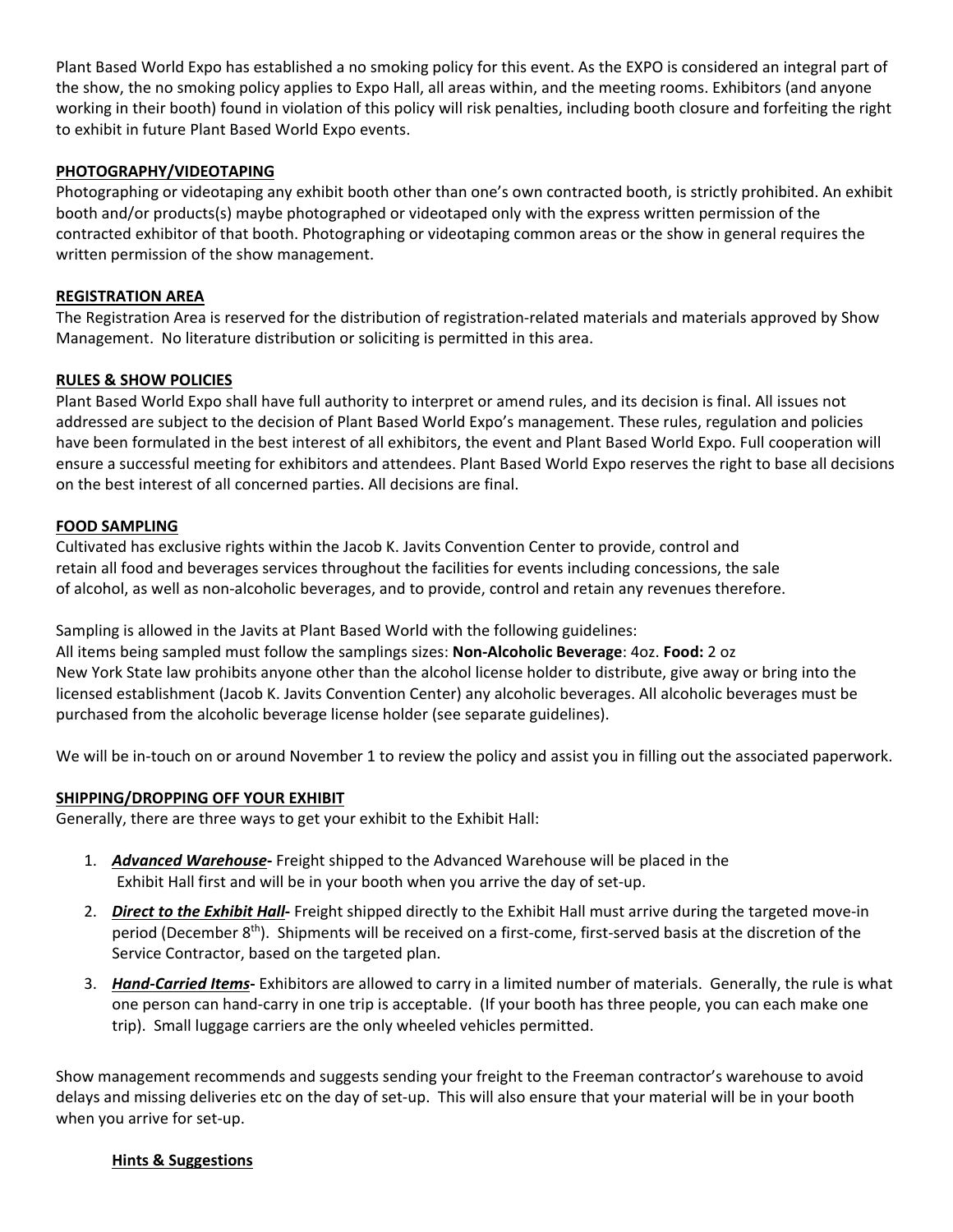- To avoid a drayage charge, which is based on a two hundred pound minimum (200 lb.), some exhibitors will have display materials (i.e. brochures, samples and handouts) shipped to their hotels and then carry them in.
- When contracting an "overnight" shipper, check on how long it takes them to trace a lost shipment. Some companies take two days, which is too long in the Trade Show business.
- Make sure to bring copies of all shipping forms and payments with you onsite.

# **SOUND LEVEL AND NOISY APPARATUS**

Exhibitor's sound level shall not intrude or violate the rights of any and all adjacent exhibit areas. Show Management shall have absolute control over the implementation of this procedure, the intent of which is that sound systems, equipment, or demonstrations shall not be audibly objectionable to neighboring exhibitors. Show Management will inform the exhibitor of the violation. The exhibitor shall correct the violation immediately upon notice. If the exhibitor fails to correct the violation, Show Management is authorized to cut-off the supply of electricity without any liability.

# **TIPS FOR SUCCESSFUL EXHIBITING**

To make the most of your exhibiting experience here are a few tips for your booth personnel:

- Make sure that the staff is knowledgeable about your product/service
- Have booth staffed at all times
- Do not sit in the back or the corner of booth on a cell phone or behind a computer leaving you unapproachable to potential customers.
- Stand at the edge of your booth greeting attendees as they walk by.
- Wait until after the scheduled lunch period to eat. This is a very high traffic time and if you are sitting down eating you are unapproachable to potential customers.

# **VIDEO TAPING**

Show Management must approve all videotaping. Contact Show Management in advance with your specific requests.

*Continue to next section – DISPLAY RULES & REGULATIONS….*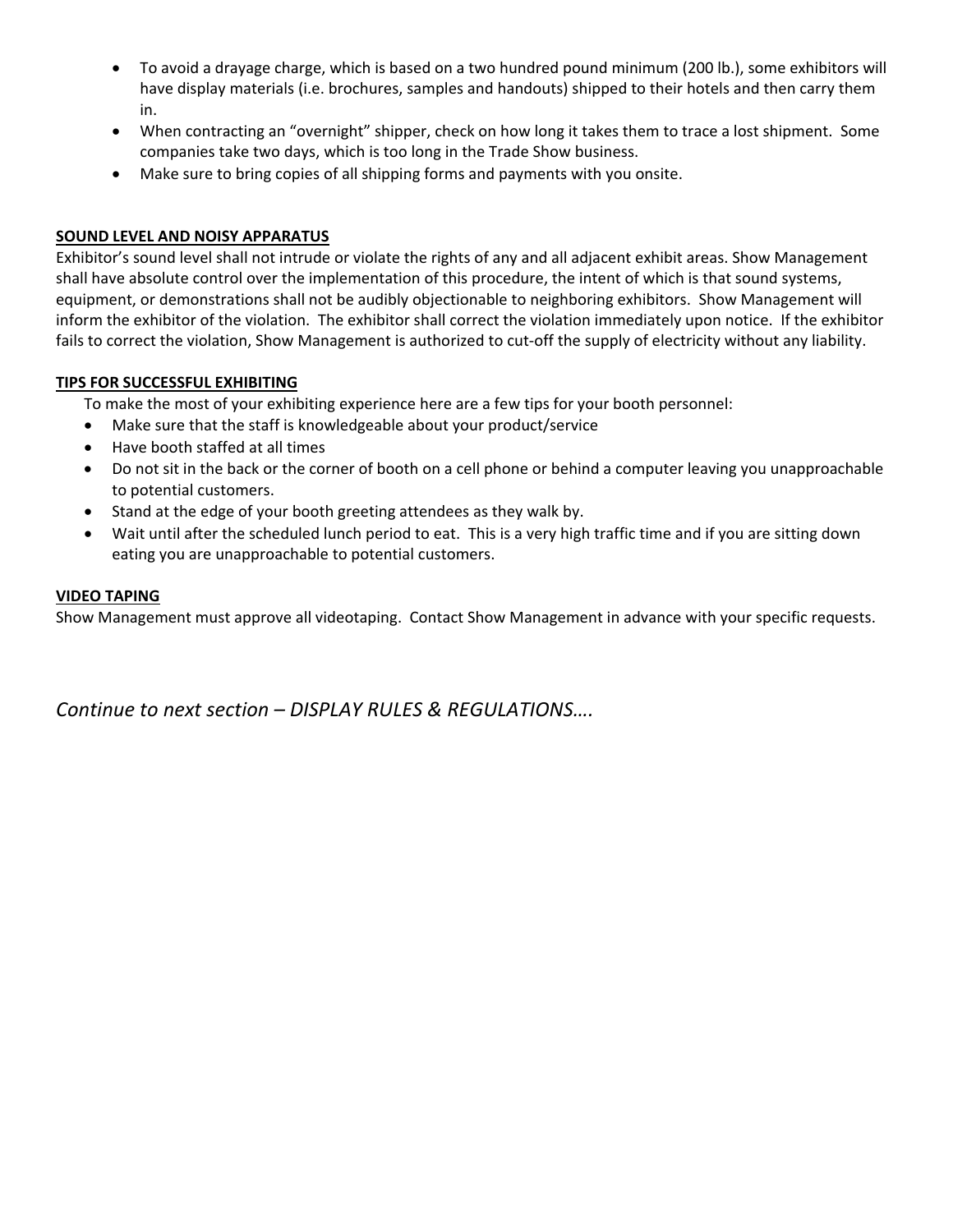

# **Display Rules & Regulations**

### **Installation Deadlines**

Exhibition space must be occupied by Wednesday, December  $8<sup>th</sup>$  at 4:30 pm. If not, and management has not been advised of the delay, the booth space will be considered abandoned and will be used at the discretion of the management.

#### **Booth Height Regulations**

Inline booth displays, pop‐ups, materials etc. may not exceed a height of 8'. Any material over 4' in height must be displayed in the back 4' of the booth so as not to obstruct site lines of neighboring exhibitors.

#### **Booth Approval**

#### **Deadline: August 8th**

All exhibitors occupying 400 or more square feet or those exhibitors with a Peninsula/End Cap booth must submit drawings or rendition of their intended booth for consultation and approval by show management. The detailed drawing/rendition should include dimensions, exhibit layout, structure walls, signage, towers, product, locations, etc.

#### **Finished Surfaces**

Any portion of the exhibit bordering another exhibitor's booth must have the back side of that portion finished and must not carry identification signs or other copy that would detract from the adjoining exhibit.

# **Exposed Walls**

All exposed parts of constructed displays must be finished to present an attractive appearance when viewed from aisles or other adjoining booths. Exposed back and sidewalls may not display copy, logos, graphics or other advertising if they adjoin a neighboring booth.

# Exhibitors using curved pop-up backdrop/displays are required to provide masking drape at their expense if the **curvature exposes more than 3 feet of the back scaffolding.**

#### **Hanging Signs**

Linear booths (in line booths) may not exceed the height of 8' for signage. Hanging signs are not permitted for in line booths.

No items can be posted on, tacked, nailed, screwed, or otherwise attached to columns, walls, floor, ceiling, furniture or other property of the convention center. The cost of repairing damages inflicted by the exhibitor, its employees, contractors or representatives to the convention center will be billed to and paid for by the exhibitor.

Signs may not exceed the maximum height limitation of 18 feet.

#### **Obstruction of Aisles of Booths**

The aisles are the property of the entire show and each exhibitor has the responsibility to assure the proper flow of traffic through the exhibit hall. Any demonstration or activity, which results in obstruction of aisles, prevents ready access to nearby exhibitor's booths or otherwise creates a hazardous condition, is an infringement on the rights of other exhibitors. The aisles must not be obstructed at any time.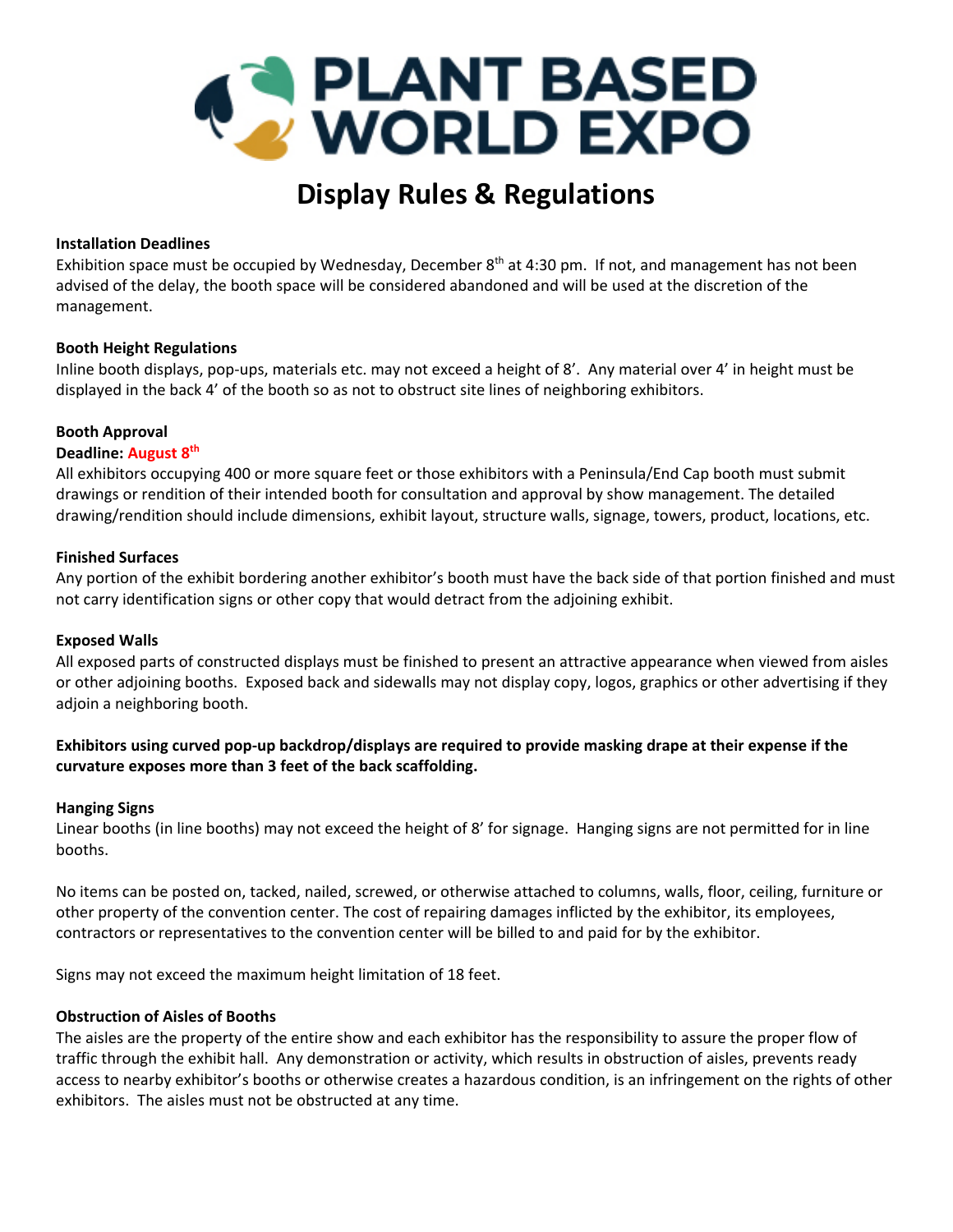# **Restricted Activity**

The distribution of literature, promotional items, samples, etc. is restricted in location to your contracted exhibit space. Any distribution or other activity interfering with the activities or neighboring exhibitors or obstruction of aisles will not be allowed.

Photographing or videotaping any exhibit booth other than one's own contracted booth, is strictly prohibited. An exhibit booth and/or products(s) maybe photographed or videotaped only with the express written permission of the contracted exhibitor of that booth. Photographing or videotaping common areas or the show in general requires the written permission of the show management.

# **Fire Laws**

All display material **must** be flameproof. Wiring must comply with local fire department and underwriters' rules. Smoking in exhibits is forbidden. Exhibits must not block aisles; fire exits and fire extinguishers. No decorations of paper, pine bough, leafy decorations, free branches or other combustible materials are allowed. NO storage behind exhibits is provided or permitted. Acetate and most rayon drapes are not flameproof and are prohibited. Please read the NYC FIRE REGULATIONS found in the Freeman Services Kit or the Javits Convention Center Services Kit.

# **Sound Level**

Sound level of presentations must be maintained at a level so as not to prove disturbing to other exhibitors.

# **STANDARD BOOTH EQUIPMENT**

The standard booth is equipped with a polished frame (pipe), decorated with flameproof draperies in show colors. The back wall stands eight (8') feet high and is ten (10') feet wide. The sides are three (3') feet high.

Within this space, or multiples of it, you may erect your exhibit. Please consult the "Exhibit Height Regulations" in this document. Your booth will automatically come with a 7"x 44" company id sign, which will be printed using the company name from your signed contract.

*DRAPE:* White & Green

*STANDARD SIZE:* 10' wide, 10' deep 8' high back wall with 3' sides

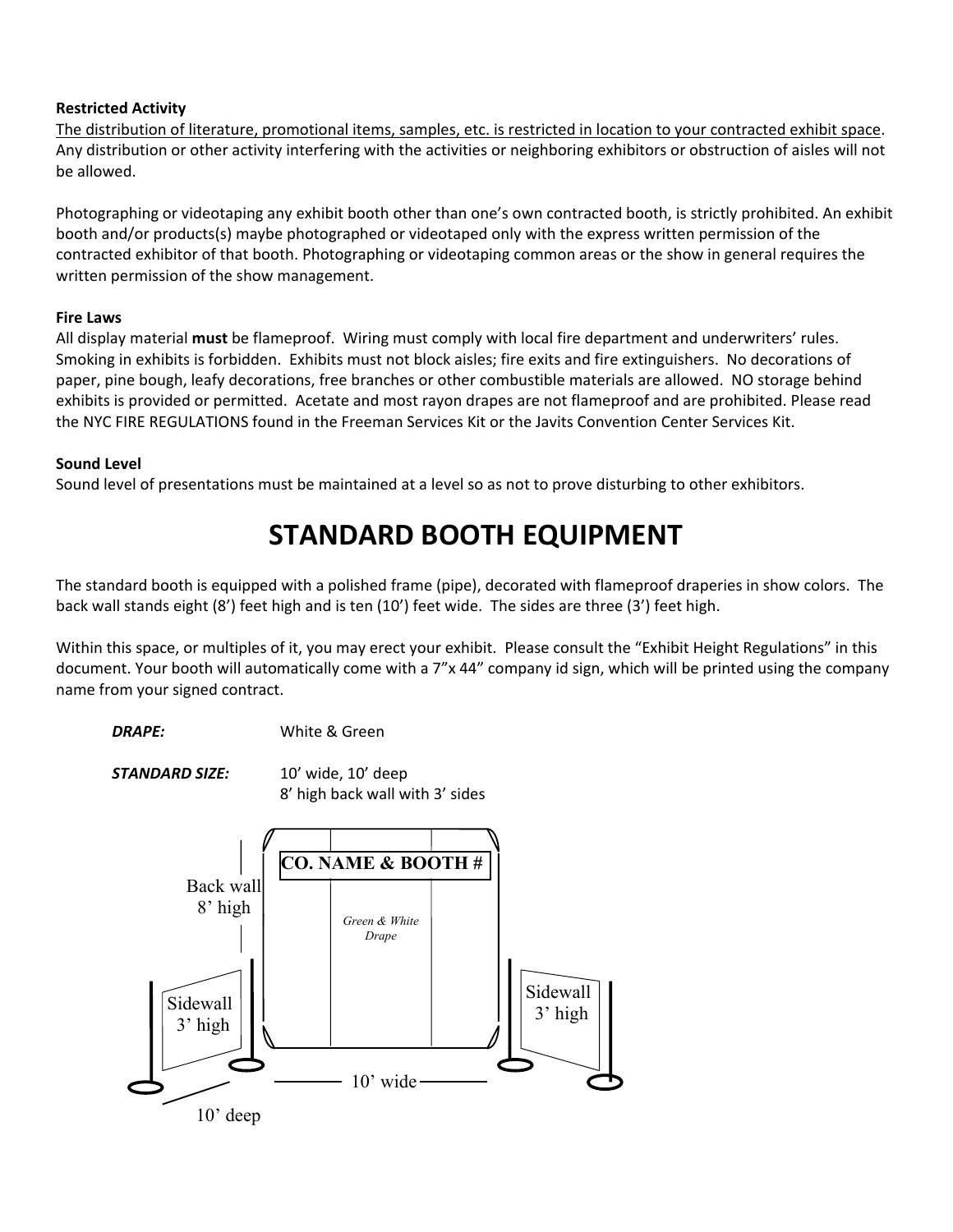**Convenient Booth package** exhibitors have more than the standard booth provisions. Please contact Casey (203‐307‐ 2697, casey@jdevents.com) for information on what comes with your booth or if you need to know if you're a convenient or premium booth package exhibitor.



All booths 20'x 20' and larger should submit a rendition to show management (attention Lou Mancini 203‐307‐2692 or lou@jdevents.com ) for consultation and **approval by August 8th.**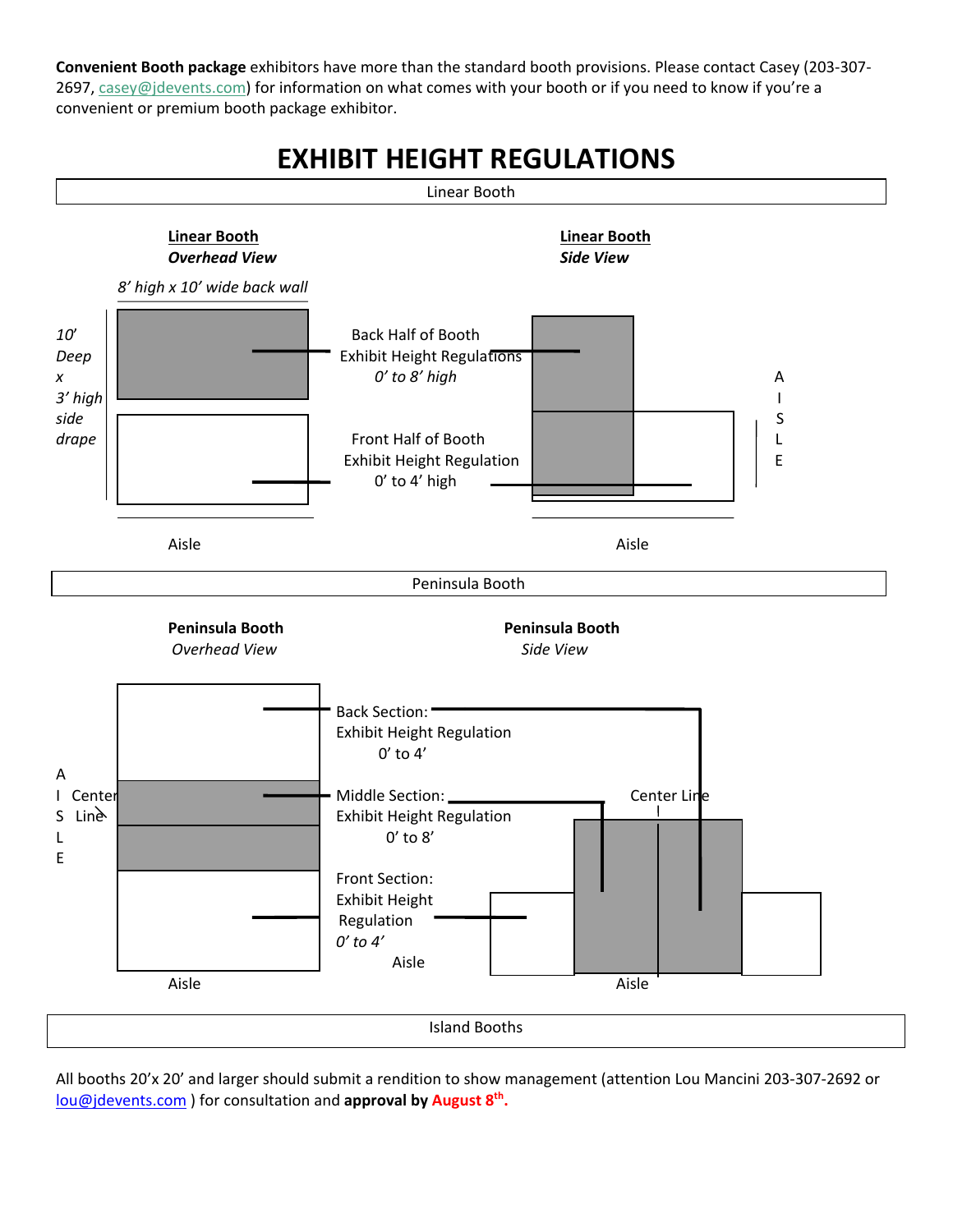

# **FAQs**

# **1) Questions?**

The entire Plant Based World Expo (PBW) team is working hard to make this show a great success. Please contact Casey (203-307-2697, casey@jdevents.com) or Lou Mancini (203-307-2692, lou@jdevents.com) with *any questions you might have. There are no questions too simple to answer.*

# **2) I'm an exhibitor; do I need a Certificate of Insurance?**

*Yes, all exhibitors are required to have insurance.*

*All Exhibitors must carry worker's compensation, commercial general liability including products and completed operations, independent contractors, personal injury and blanket contractual liability insurance at limits of at least \$1,000,000 per, \$1,000,000 aggregate. These coverages must be evidenced by a Certificate of Insurance with a 30‐day notice of cancellation provision to the holder.*

*The insurance should be maintained through your company. Coverage provides for your physical booth and* any materials shipped – NOT for services ordered or delivered by our official service providers. Exhibitors are *responsible for payments of all services ordered and delivered by contractors should the event be cancelled* for any reason-i.e. 'acts of god', blizzards, strikes, terrorism, earthquakes, fire, floods, war, riot etc. If you *need to purchase additional insurance coverage please contact your insurance agent or Rainprotection Insurance Program.*

*Plant Based World Expo assumes no liability for any loss, damage or injury to any property of the Exhibitor or to any of its officers, agents, employees or contractors, whether attributable to accident, fire, water, theft or any other cause whatsoever. Neither the Show Management, nor the owners or lessors of the exhibition premises will assume any responsibility for exhibitor's property against damage, loss and theft.* 

*Additional Insured should be listed as follows:*

*Freeman Companies JD Events, LLC, dba Plant Based World Expo Javits Convention Center Department*

**Certificate Holder:** JD Events LLC 1300 Post Road, Suite 209 Fairfield, CT 06824

*The certificate must cover the inclusive dates of the show (September 7 – 10, 2022)*

**Please submit your Certificate of Insurance to Casey Altmannsberger (casey@jdevents.com or 203‐307‐2727 fax) by August 8th.**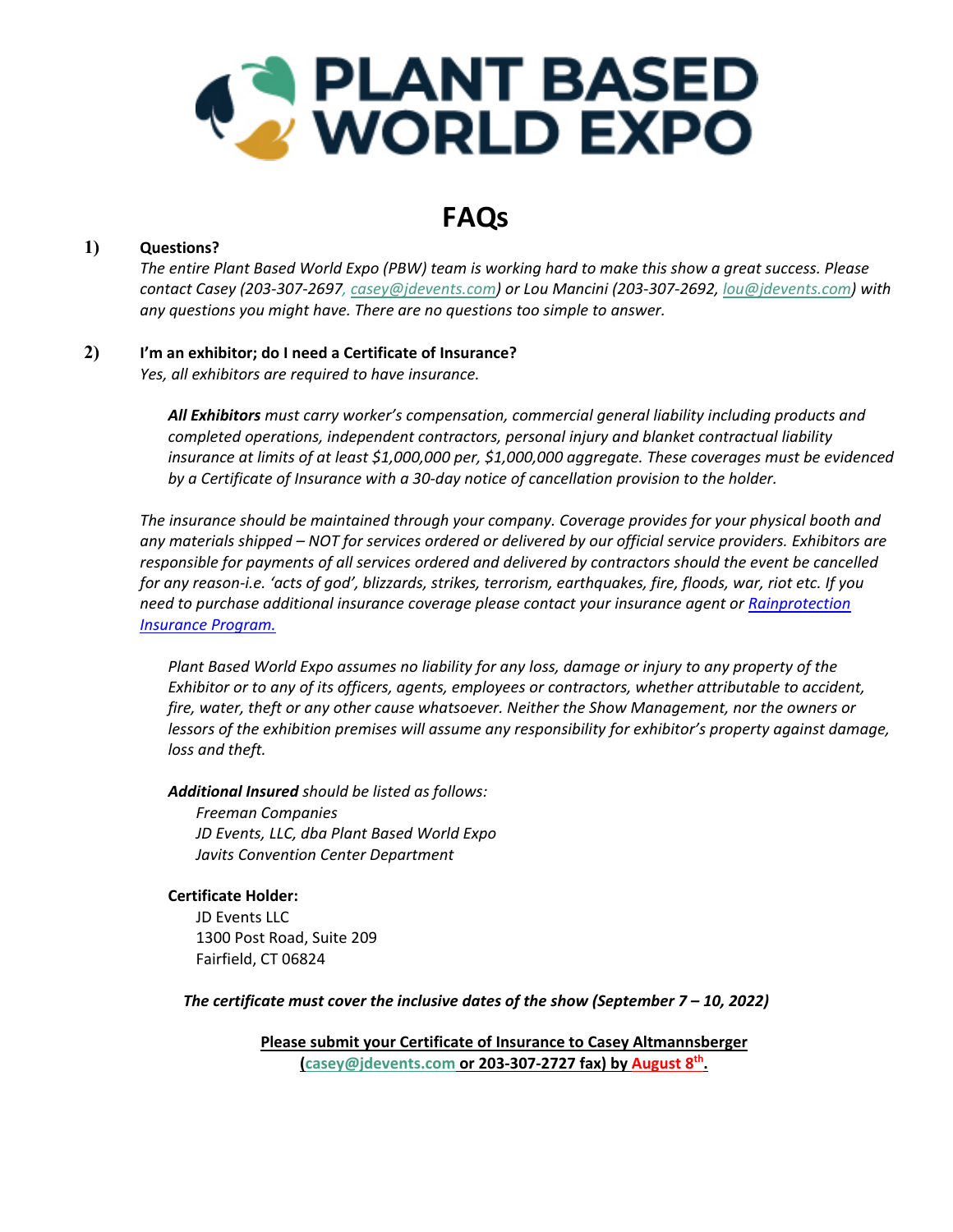# **3) Help!!!!! This is my first trade show what do I need to know?**

Well, if you are reading this then you have started in the right place! There are many resources available to you on the Exhibitor Resource Center online. View the Exhibitor Deadlines & Checklist, it will help keep you organized. Also, you should contact Casey (203-307-2697, casey@jdevents.com) or Lou Mancini (203-307-*2692, lou@jdevents.com) and they will guide you through the process!* 

### **4) What comes standard with my booth?**

*The standard 10'x10' booth is equipped with a polished frame (pipe), decorated with flameproof draperies in* show colors (green & white). The back wall stands eight (8') feet high and is ten (10') feet wide. The sides are *three (3') feet high. It comes with one (1) 7" x 44" one‐line ID sign as well.*

**Convenient/ Premium Booth package** exhibitors have more than the standard booth provisions. Please contact Casey (203-307-2697, casey@jdevents.com) for information on what comes with your booth or if you need to know if you're a booth package exhibitor.

### **5) I noticed I need my booth number to place orders, etc. Where can I find this?**

The Exhibitor List on the PBW website or you can contact Casey (203-307-2697, casey@jdevents.com) or Lou *Mancini (203‐307‐2692, lou@jdevents.com) and they will look up your booth number for you.* 

#### **6) What does my Exhibitor Badge give me access to?**

Exhibitors get 4 Exhibitor badges per 10x10 booth. With the Exhibitor Badge, you can attend, Keynotes, the Learning Garden, the reception on Thursday in the exhibit hall in addition to access to the exhibit hall during *move in, move out and exhibit hall hours.*

# 7) What do I do if I need to update my company information (description on the web, logo, exhibitor contact, **etc)?**

*Contact Casey (casey@jdevents.com or 203‐307‐2697) and she will help you.*

**8) Is there an advantage to Advanced Warehouse vs. Direct Shipping to Javits Convention Center?** *PBW recommends using Advanced Warehouse shipping. This is the most effective method as your freight will be in your booth on the first day of move‐in.*

The unloading of Direct Shipments at PBW is based upon dock space at the Javits Convention Center, # of *shippers at that moment and size of shipments on a truck, overall efficiencies/inefficiencies, and the marshalling yard. Direct shipments do not start to be handled until 8:00 AM Wednesday, December 8th.*

*There are variables beyond your control, so delays are often experienced from this shipping method. BE SAFE, SEND YOUR SHIPMENT TO THE ADVANCED WAREHOUSE!*

# **9) Wow!!! How can I stay organized?**

Our Exhibitor Deadlines & Checklist will provide you with deadlines and contact info on all the outside vendors we *are using to make your show successful.*

# **10) Food Sampling?**

Cultivated has exclusive rights within the Jacob K. Javits Convention Center to provide, control and retain all food and beverages services throughout the facilities for events including concessions, the sale of alcohol, as well as non‐alcoholic beverages, and to provide, control and retain any revenues, therefore.

Sampling is allowed in the Javits at Plant Based World with the following guidelines: All items being sampled must follow the samplings sizes: **Non‐Alcoholic Beverage**: 4oz. **Food:** 2 oz New York State law prohibits anyone other than the alcohol license holder to distribute, give away or bring into the licensed establishment (Jacob K. Javits Convention Center) any alcoholic beverages. All alcoholic beverages must be purchased from the alcoholic beverage license holder (see separate guidelines).